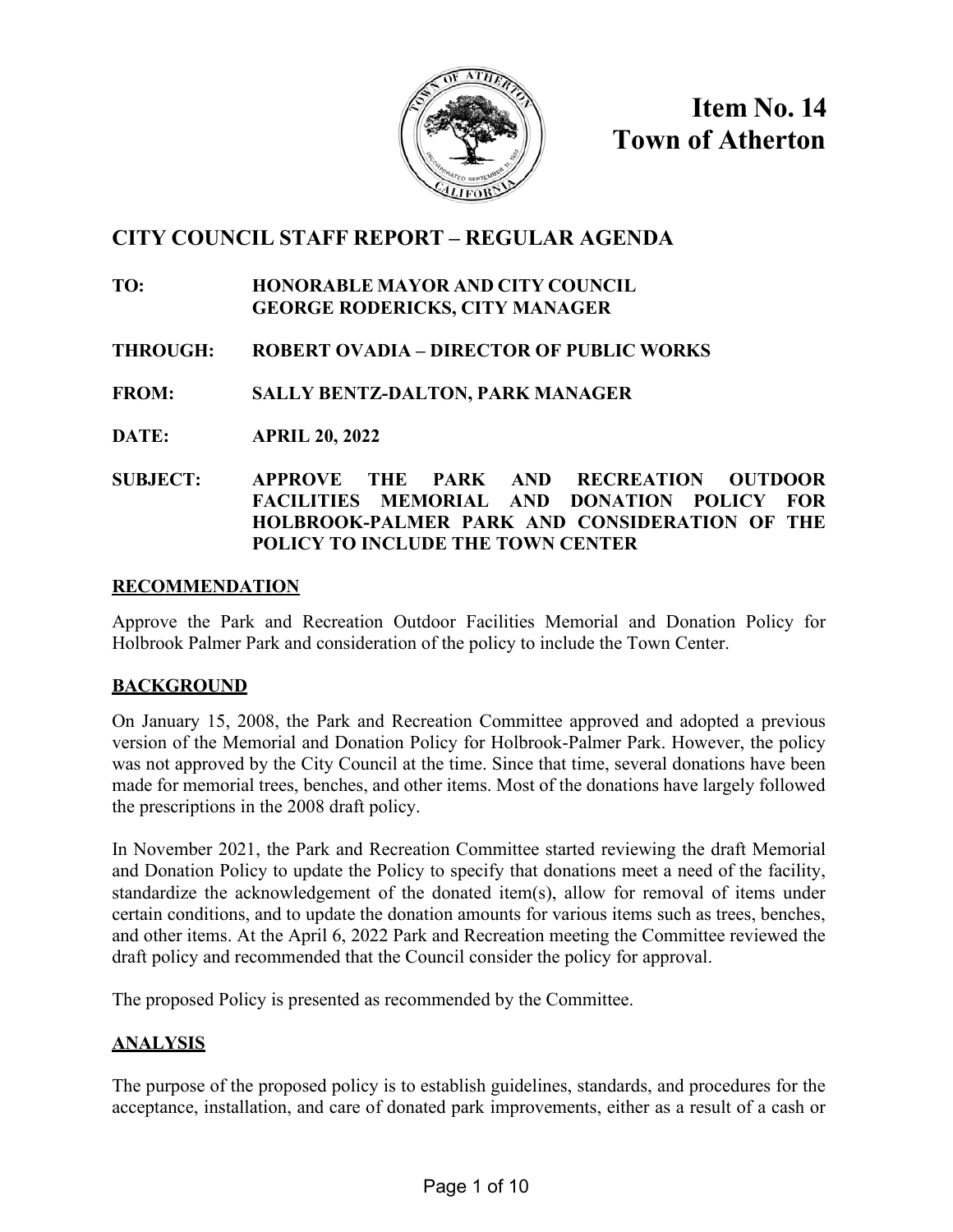Park and Recreation Donation Policy April 20, 2022 Page 2 of 3

physical property donation. This will allow donors to have a clear understanding on how to make donations and how Town staff would administer donations. The proposed Policy does not apply to buildings or building improvements.

The Policy focuses on three types of donations:

- 1. Monetary donations for a memorial item to be added to the park (trees, benches, seating, fixtures, convenience items).
- 2. Donation of personal items to the park such as artwork
- 3. Monetary donations to fund a specific or unspecified project or maintenance in the park.

The Committee is recommending that donations of personal and memorial items be brought to the Park and Recreation Committee for consideration and approval and review of placement. Donations of items with a value greater than \$10,000 would first come before the Committee for review and recommendation to the City Council acceptance. This will allow the Committee and Town staff to approve and manage smaller elements so that the Council can focus on larger donations.

The Committee is recommending that monetary donations to the Park for specific park elements shall be made directly to the Town. The proposed Policy recommends that monetary donations to fund a specific or unspecified project or improvement, in the Park be made to the Holbrook-Palmer Park Foundation. The Committee also recommends that any unused money from a donation be used by the Holbrook-Palmer Foundation to fund new and ongoing projects and/or maintenance in the Park. However, it should be noted that it may not be appropriate for the Town to recommend specific non-profits nor can a Town Policy prescript requirement for donations made to non-profits.

The recommended donation amounts for park elements are listed in Appendix A of the Policy. The Committee is recommending that staff be authorized to update the donation amounts of elements in a reasonable fashion as needed due to inflation costs.

The Committee notes that donation acknowledgements and memorial plaques will be utilized in the cases of donations of benches, picnic tables, trees and park convenience items. This cost is included in the donation amount in Appendix A of the Policy.

Please note that the Committee is also recommending that the Policy apply to Holbrook-Palmer Park and the Town Center. The Town Center and Civic Court are not at this time under the purview of the Park and Recreation Committee. Because the Town Center operates under different programmatic guidance and priorities to be determined by the Town Center Master Use and Opportunities Plan, the Council may wish to restrict the Policy to the Park only.

### **POLICY FOCUS**

The City Council discussion should focus on the desire to establish a formal policy regarding donations for items at Holbrook-Palmer Park, the donation values for various items, and the donation value threshold for acceptance by the Park and Recreation Commission versus the City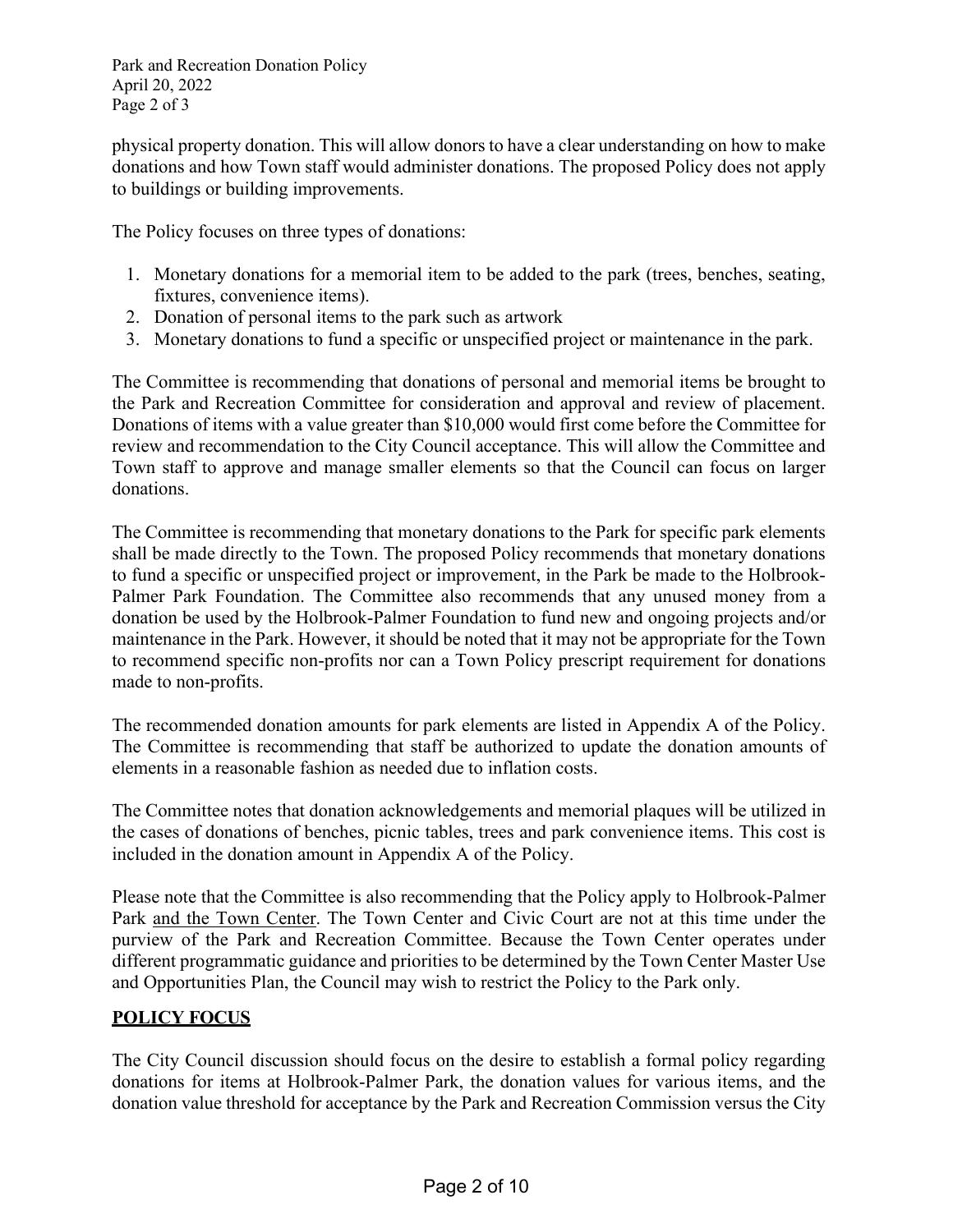Park and Recreation Donation Policy April 20, 2022 Page 3 of 3

Council. In addition, the Council should discuss the **highlighted** areas of the proposed Policy. The City Council should also provide direction on whether the Policy should apply to the Town Center.

## **FISCAL IMPACT**

The proposed donation schedule is intended to cover the cost of purchasing and installing the various donation items.

### **GOAL ALIGNMENT**

This report and its contents are in alignment with the following Council Policy Goals:

- Goal  $A -$ Maintain Fiscal Responsibility
- Goal B Preserve Small Town Character and Quality of Life
- Goal F Be Forward-Thinking, Well-Managed, and Well-Planned

### **PUBLIC NOTICE**

Public notification was achieved by posting the agenda, with this agenda item being listed, at least 72 hours prior to the meeting in print and electronically. Information about the project is also disseminated via the Town's electronic News Flash and Atherton Online. There are approximately 1,200 subscribers to the Town's electronic News Flash publications. Subscribers include residents as well as stakeholders – to include, but be not limited to, media outlets, school districts, Menlo Park Fire District, service provides (water, power, and sewer), and regional elected officials.

### **COMMISSION/COMMITTEE FEEDBACK/REFERRAL**

This item  $X$  has or has not been before a Town Committee or Commission.

- Audit/Finance Committee (meets every other month)
- **EXECUTE:** Bicycle/Pedestrian Committee (meets as needed)
- Civic Center Advisory Committee (meets as needed)
- Environmental Programs Committee (meets every other month)
- X Park and Recreation Committee (meets each month)
- Planning Commission (meets each month)
- Rail Committee (meets every other month)
- Transportation Committee (meets every other month)
- Tree Committee (meets each month)

### **ATTACHMENTS**

Attachment 1 – Park and Recreation Outdoor Facilities Memorial and Donation Policy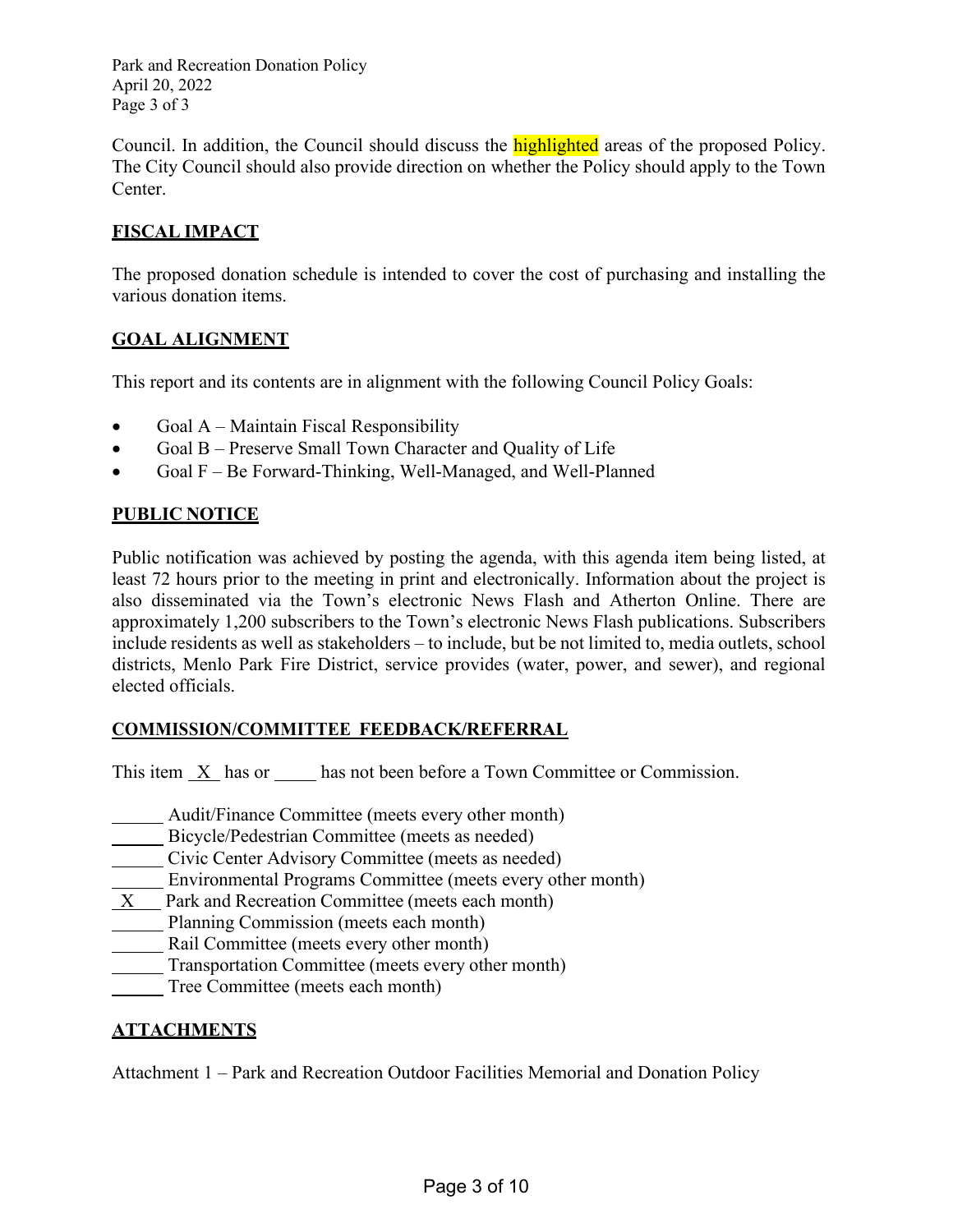# **ATTACHMENT 1**

# **TOWN OF ATHERTON Park and Recreation Outdoor Facilities Memorial and Donation Policy**

*Adopted and approved by the Park and Recreation Committee on [4/6/22]. Approved by the Town Council on [ ].*

**Purpose:** The purpose of this policy is to establish guidelines, standards, and procedures for the acceptance, installation, and care of donated park improvements, either as a result of a cash or physical property donation. These donations may include but are not limited to: park benches, picnic tables, trees, drinking fountains, statuary and other types of park accessories as well as monuments (by exception only). These items are referred to as "elements" in this Policy.

Acceptable donations are always dependent upon the specific needs of the Town of Atherton, and acceptable donation opportunities can be reviewed with the Public Works staff and the Park and Recreation Committee. The Town desires to encourage donations while at the same time manage aesthetic impacts and mitigate on-going maintenance costs.

Guidelines established by this policy will apply to all donations made after the effective date of this policy. Donations made prior to the adoption of this policy shall be subject to applicable sections of this policy. Standards established by this policy will apply to purchased equipment, installation techniques, donation acknowledgements, and care of all donations made after the adoption of this policy.

**Scope:** This policy applies to Holbrook-Palmer Park and the Town Center located at 80 Fair Oaks Lane. T**his policy does not apply to buildings.**

#### **GUIDELINES FOR EXISTING AND NEW DONATIONS**

**Definition of an Existing Donation:** For the purpose of this policy, existing donations are those donations received and excepted prior to the adoption of this policy.

**Maintenance:** Maintenance of the landscaping at tree donation sites is the responsibility of the Town. All landscaped sites will be maintained debris-free. Donated Park elements (i.e., benches, tables, etc.) and their associated donation acknowledgement become Town property. Donations made both prior to and following the adoption of this policy are to be maintained by the Town during their useful life spans.

The Town shall be responsible for the maintenance for all items donated to the park. The Town will make every good faith effort to assure that existing donated items are kept in good working order and in the case of a tree, thrives in its new setting. The Town does not, however, make any guarantee that a donated item will last for any given amount of time and does not make any offer to repair or replace these donations following the course of a failure. Park staff may be limited by available resources to perform routine maintenance on donated elements and shall perform maintenance on these elements per their discretion. The Town will remove and dispose of any item deemed a safety hazard by the Director of Public Works or Public Works staff without notification or restitution to the donor of an item.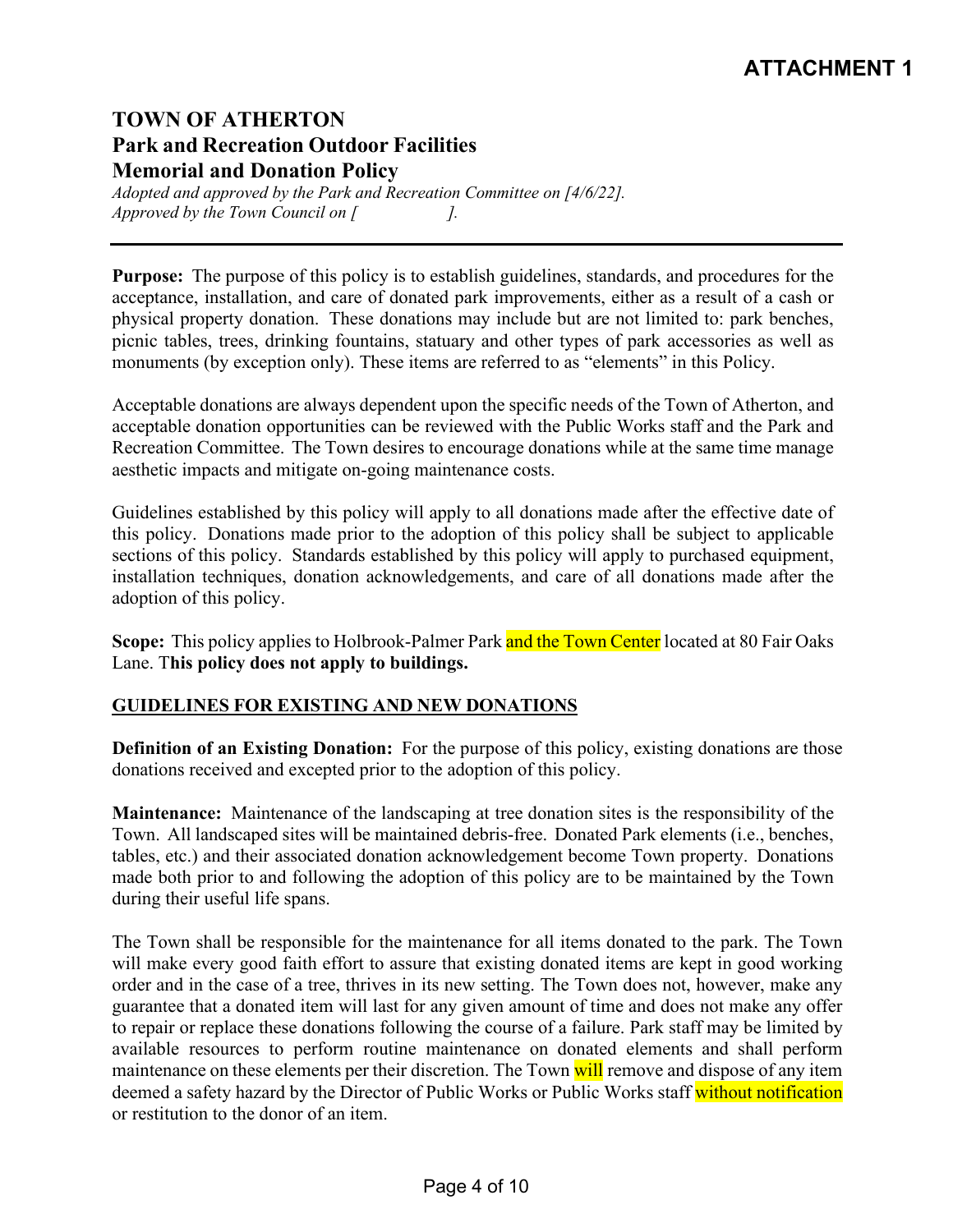## **POLICY FOR NEW DONATIONS**

**Definitions of New Donations:** New donations are those made after the adoption of this policy. Each donation will fall under one of three category types:

- 1. Donation of personal items to the park such as artwork
- 2. Monetary donation for a memorial item to be added to the park (trees, benches, seating, fixtures, convenience items).
- 3. Monetary donations to fund a specific or unspecified project or maintenance in the park.

## **POLICY**

### **Requirements for Accepting Donations or Gifts**

- 1. The donation or gift must have a purpose consistent with the Atherton Park and Recreation Committee goals and objectives.
- 2. The Atherton Park and Recreation Committee may decline any donation or gift without comment or cause.
- 3. The donation or gift will not conflict with any provision of the law.
- 4. Any non-cash donation or gift will be aesthetically acceptable to the Committee.
- 5. The donation or gift will not add to the Park's workload unless it provides a net benefit to the park.
- 6. The donation or gift will not bring hidden costs such as starting a program the Town would be unwilling to fund when the donation is exhausted.
- 7. The donation or gift places no restriction on the Town or the Holbrook-Palmer Park Foundation, unless agreed to by the Foundation and the City Manager or Council.
- 8. All donations or gifts will receive recognition appropriate to the level and nature of the donation, as determined by the Town. For those of a capital nature, that may be in the form of signage, marking, naming, or any other means the Town should deem appropriate. Regardless of the recognition strategy selected, the intent shall be to appropriately honor the donor for their contribution to the community. The appearance of traditional commercial advertising shall not be approved.
- 9. Donations of personal and memorial items will be brought to the Park and Recreation Committee for approval and placement. Donations of items greater than \$10,000 will be brought to the Park and Recreation Committee for approval and then the Atherton Town Council for final acceptance.
- 10. All information regarding a donor or donors and their respective donation(s) or gift(s) are public information and are subject to disclosure pursuant to the California Public Records Act.
- 11. All donated items will become the property of the Town of Atherton at the time of purchase. Any unused money from a donation will be used by the Holbrook-Palmer Foundation to fund new and ongoing projects and/or maintenance in the park.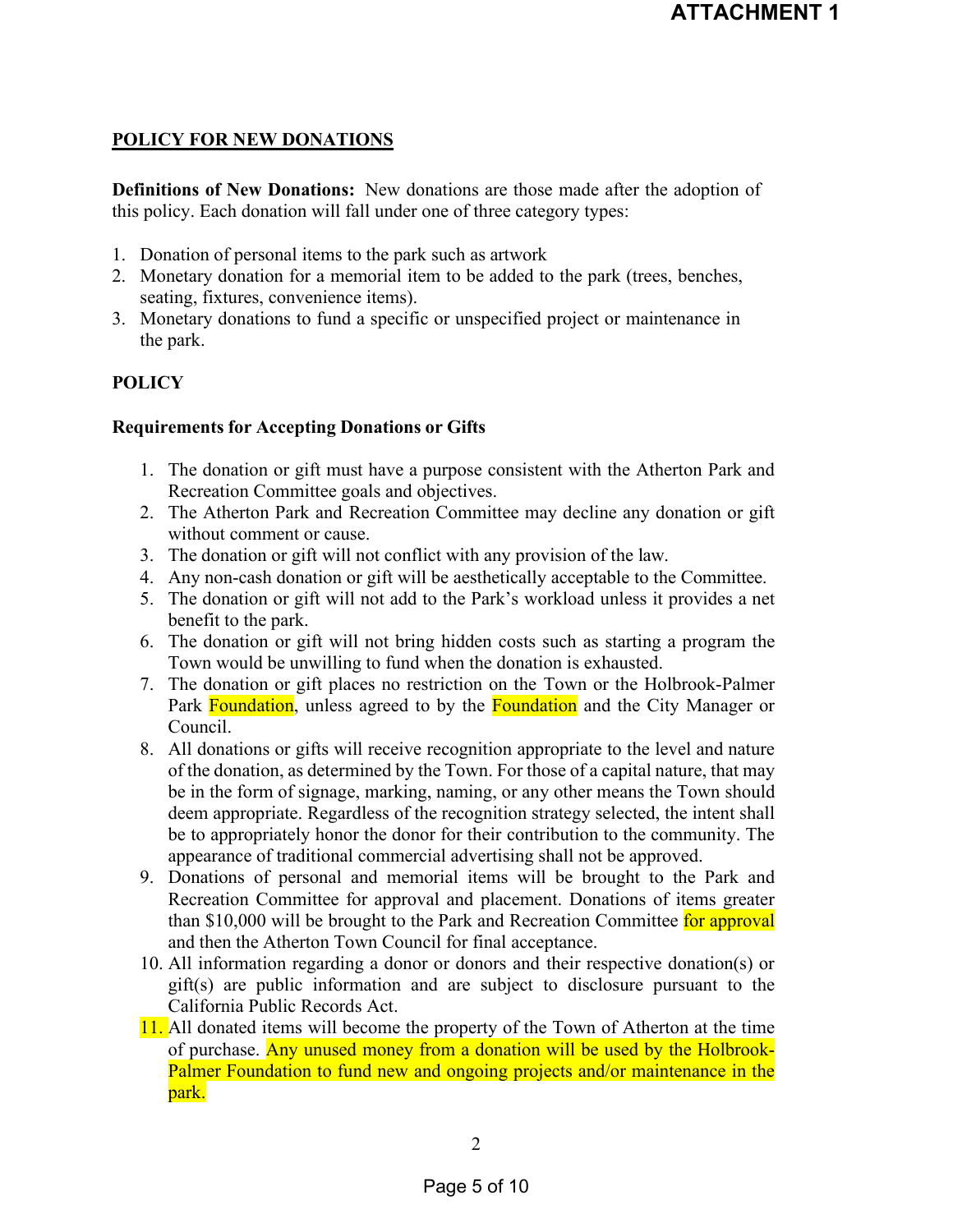- 12. The Town assumes no liability as to the condition or useful lifespan of donated elements.
- 13. The Town reserves the right to remove, replant or repurpose any donated item for a project deemed "for the good of the park" without notification or restitution to the donor of an item.

**Monetary donation for a memorial item:** The Town and the community have an interest in ensuring that park elements purchased and installed be of high quality related to style, appearance, durability, and ease of maintenance. Donated Park elements must be of high quality to ensure a long life, be resistant to the elements, wear, and tear, and to acts of vandalism. Donations of items not purchased by the Town are subject to the acceptance by the Park and Recreation Committee as to their useful condition, suitability in the park and maintenance requirements.

Monetary donations for the purpose of purchase and installation of a specific appurtenance or tree in the park need to comply with the following donation schedule in Appendix A. Please note that the cost of items may go up due to inflation. Staff will update the cost of elements in a reasonable fashion as needed.

**Monetary donations to fund specific or non-specific projects or improvements in the park, separate from the donation of specific elements for the park.** The Holbrook Palmer Park Foundation, which has developed and funded many improvements to the park, continues to be willing and able to accept monetary donations of any amount both for planned projects in the park and for unspecified projects and improvements it will develop in the future as sufficient funds are raised.

**Appearance and Aesthetics:** The Town and the community have an interest in ensuring the best appearance and aesthetic quality of their public facilities. Park elements and/or their associated donation acknowledgements should reflect the character of the park or facility. All park elements will be installed in such a manner that will not substantially change the character of a facility or its intended use.

#### **PROCEDURE FOR MAKING A DONATION**

All monetary donations to the park for specific park elements shall be made directly to the Town. Once a donation is approved by the Park and Recreation Committee, a formal request will be issued to the Public Works Department to purchase and install the item, and the work will be carried out by staff. As noted above, monetary donations to fund a specific or unspecified project or improvement based on the staff's schedule, in the park shall be made to the Foundation to be used to fund its new and ongoing projects in the park.

**Application:** Applications are available through email or in person at the Towns Administration counter located at 80 Fair Oaks Lane, Atherton, Ca. 94027. For a donation to be considered, the donor must complete the application form (see Appendix B). Payment will be made to the Town of Atherton for review, processing and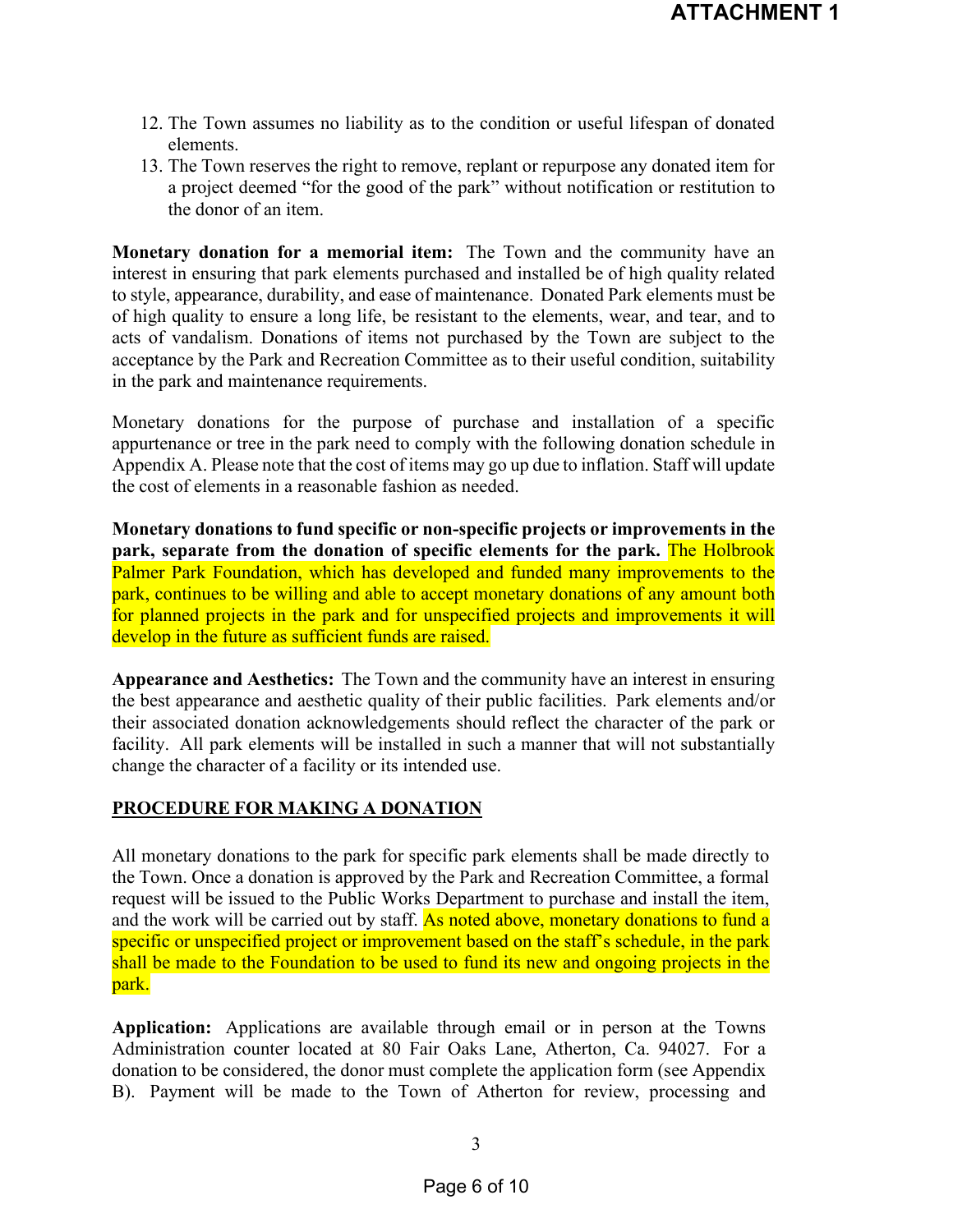acceptance by the Park and Recreation Committee.

#### **CRITERIA FOR ACCEPTANCE**

#### **Park Site Plan:**

To accept donation of a park element, the donation must 1) meet a need of the facility, and 2) not interfere with the intended current or future use of the facility. Park benches, picnic tables, trees, drinking fountains, and playground components shall be sited in locations approved by the Park and Recreation Committee. In the opinion of the Town and/or Park and Recreation Committee, a facility or area of the park may be determined to be fully developed and the opportunity for donations would not be available, at that site.

#### **Donation Acknowledgements/Memorial Plaques:**

Donation acknowledgements/memorial plaques will be utilized in the cases of donations of benches, picnic tables, trees and park convenience items. Donation acknowledgements and memorial plaques, as approved by the Park and Recreation Committee, are where feasible to be directly affixed to the donation and are to be purchased by the Town. Donation acknowledgements/memorial plaques will be of a standard size and material as determined by the Park and Recreation Committee. The Park and Recreation Committee will approve all text for donation acknowledgements/memorial plaques.

|             |  |  | Acknowledgements and/or memorials may be limited to a maximum of three lines, and |  |
|-------------|--|--|-----------------------------------------------------------------------------------|--|
|             |  |  | donors may choose from the following acknowledgement/memorial language:           |  |
| "Donated by |  |  | " "In memory of "" "Dedicated to"                                                 |  |

The Town is under no obligation to notify donors or their families when a donated element needs to be taken out of service due to damage, life expectancy or park needs.

#### **TREES**

The size, species and location of a donated tree (or trees) shall be limited to those determined by the Park and Recreation Committee and Park Manger. Trees will only be accepted for areasthat have active irrigation systems in place unless the cost for addition of such facility is included in the donation. The option for a tree is a standard versus a specimen. There is also the option to donate for a 15 gallon or 24" box size tree. There may be an additional cost to plant a 24" box size tree.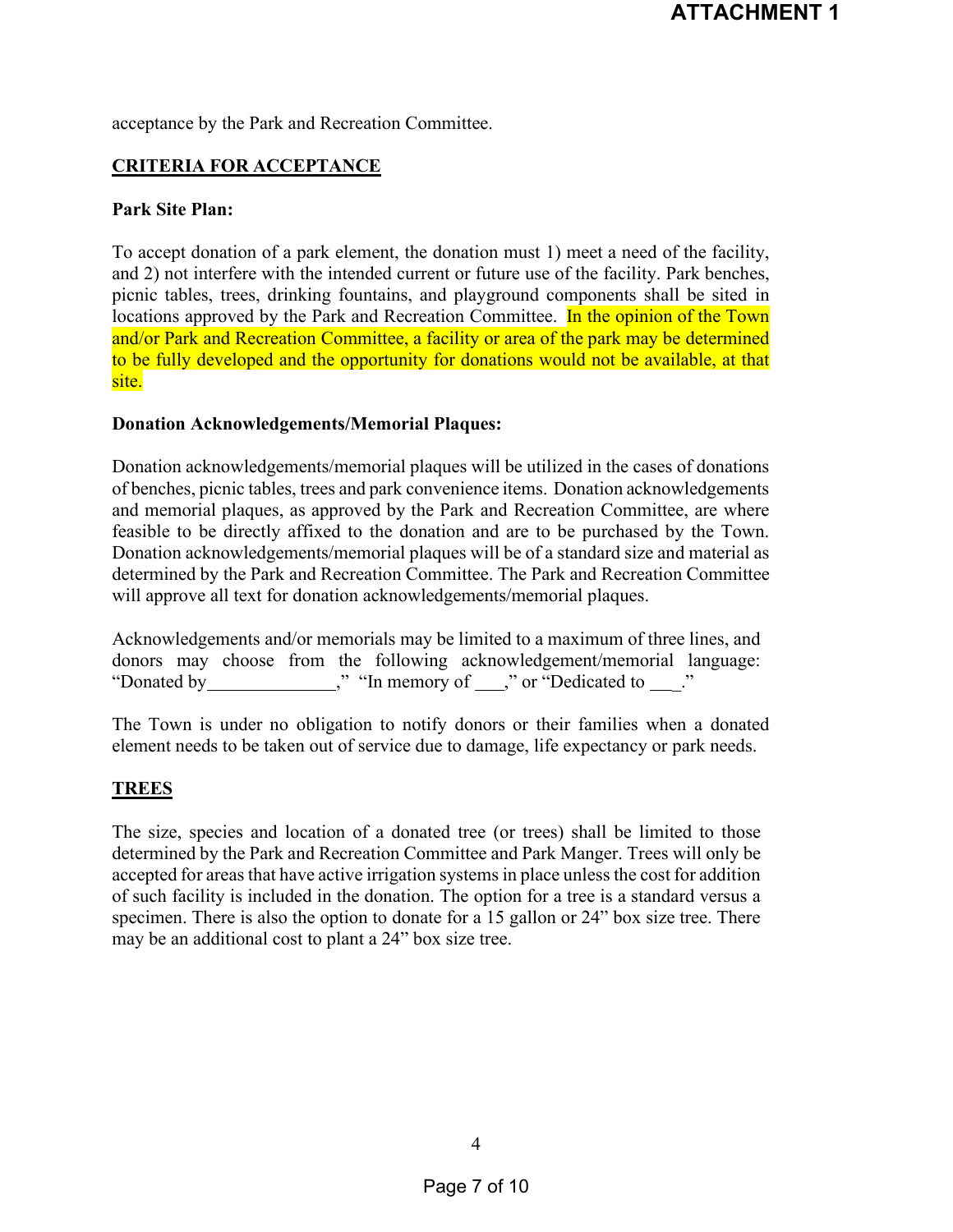#### **MONUMENTS**

*Other memorials, plaques, and upright monuments or monuments resembling those typically found in cemeteries may not be installed at a Town Park facility.* Exceptions to this policy are monuments and plaques commemorating the history and/or dedication of a park facility and funded by a donor that are approved by the Town.

#### **OTHER DONATIONS**

There may be additional donations possible other than those listed or contained within this policy. Other donations are subject to a review and approval by the Park and Recreation Committee and if over \$10,000 approval by Town Council. The donor shall bring any donation proposal to the Park and Recreation Committee for review and approval.

#### **CONDITIONS**

**Installation:** The installation will be scheduled at a time and date as determined by the Public Works Department so as not to unnecessarily interfere with routine park maintenance activities.

**Removal and/or Relocation:** This section applies to both existing and new donations. The Town reserves the right to remove and/or relocate donated park elements and their associated donation acknowledgements/memorial plaques without notification or restitution to the donor of an item.

### **ATTACHMENTS**

**Appendix A:** Approved List of Donation Needs/Memorial and Donation Fee Schedule **Appendix B:** Memorial and Donation Application

*Adopted and approved by the Town of Atherton Park and Recreation Committee on 2022.*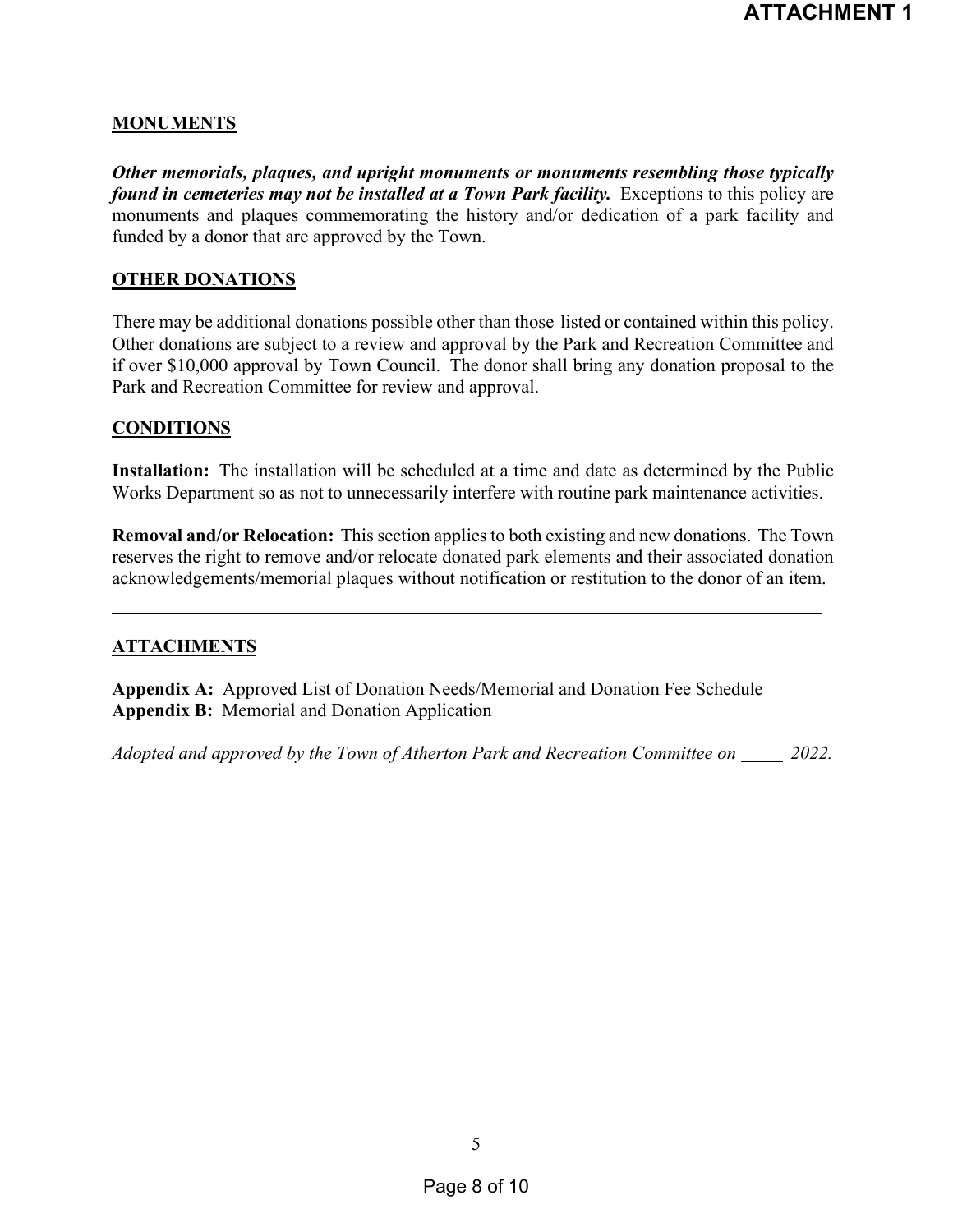# Appendix A

| APPROVED LIST OF DONATION NEEDS/MEMORIAL AND DONATION FEE SCHEDULE |                                                  |  |
|--------------------------------------------------------------------|--------------------------------------------------|--|
| <b>DONATION TYPE</b>                                               | <b>ELEMENT AND</b><br><b>INSTALLATION COST *</b> |  |
| Park Bench<br>Recycled plastic planks or natural wood              | \$2,700                                          |  |
| <b>Picnic Table</b><br>Recycled plastic planks                     | \$3,200                                          |  |
| Drinking Fountain ADA                                              | $***$                                            |  |
| Tree (Common) 15 gallon                                            | \$3,000                                          |  |
| Tree (Specimen) 15 gallon                                          | \$3,500                                          |  |
| Tree (Common) 24" box<br>*May also include cost of planting        | \$4,000                                          |  |
| Tree (Specimen) 24" box<br>*May also include cost of planting      | \$4,500                                          |  |
| <b>Bike Rack</b>                                                   | $***$                                            |  |
| Play Equipment (recycled)                                          | $***$                                            |  |
| Other Park element                                                 | $***$                                            |  |

**Costsinclude shipping, handling, plaque, and installation. \*\* Price will be provided upon request, pending size and location.**